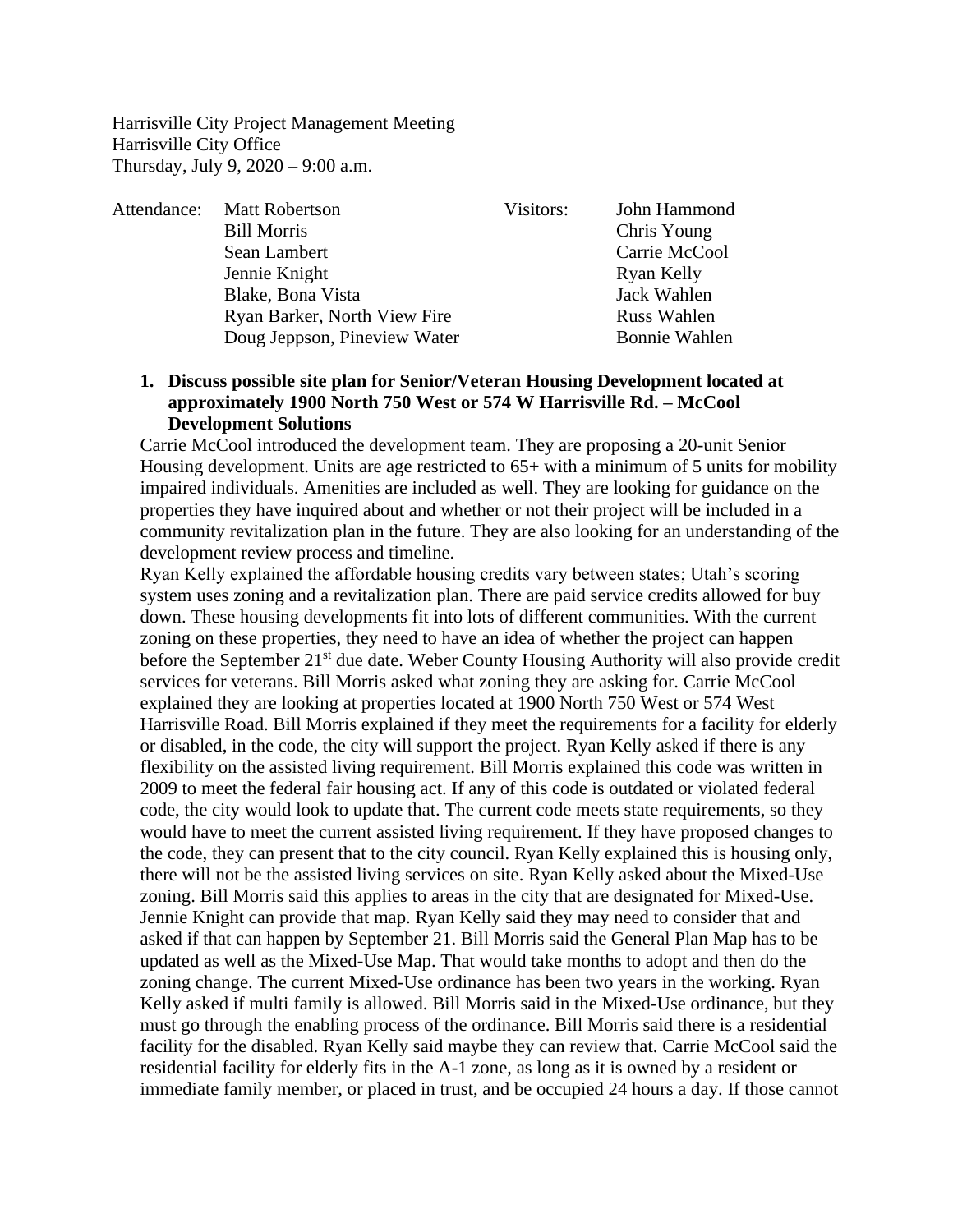be met, what is the process for changing that. Bill Morris said they can submit the text changes they are requesting and pay the fee. A public hearing will be held at planning commission with recommendation to council. Ryan Kelly asked if that can be done within two months. Bill Morris said possibly the ordinance change could be. Ryan Kelly asked about the revitalization plan and if that would be a new process. Bill Morris said the city's General Plan complies with Utah State Code, which does not require a community revitalization plan.

## **2. Discuss possible site plan for Wash Factory Car Wash located at approximately 605 North Harrisville Road; parcels 11-039-0023, 11-039-0018, 11-038-0018, 11-038- 0031. – John Hammond**

John Hammond and Chris Young presented a site plan for Wash Factory Car Wash. They like this site because they have two accesses on two busy roads. Bill Morris said there are several homes on the site that would be to be demolished. Chris Young said possibly three. Bill Morris said this meets all of the zoning from the planning side. They need to have a site plan designed by an engineer but they could likely receive approval in one meeting. They will need service letters from the Fire Marshall, Bona Vista, and the city engineer. Matt Robertson said they need utility and grading plans. Blake, Bona Vista, said there is a water line that would be right under the building that services the local area that will need to be moved as well. Bill Morris informed the developer the deadline for submitting for the August planning commission meeting is July  $28<sup>th</sup>$ . They need to go over the code to make sure their engineer meets the requirements including landscaping plans. Jennie Knight said the application process is online. Ryan Barker, North View Fire, said he has no issues.

## **3. Discussion possible site plan for Wahlen Acres located at approximately 100 E 1100 N; parcel 11-033-0081. – Heidi Wahlen**

Russ Wahlen provided a new site plan for their development. Bill Morris said this would be a Mixed-Use Residential project. There are slightly fewer lots than the previous plan. Ronda Kippen would assist with the Master Development Plan. There is a public road into the school and if the other roads meet city code, they can be public as well. Bill Morris asked if they removed the club house. Russ Wahlen said they have removed this for now. Bill Morris said the master development plan will need to include a landscaping plan, establishment of the HOA. Russ Wahlen asked if Ronda Kippen will be consulting. Bill Morris said yes, she represents the city and her fees will need to be covered through the process. Matt Robertson said Dixon Creek will need to be discussed regarding the flood plain. They will need to apply for a letter of map revision through FEMA to redirect the location of the creek. Bill Morris said map revisions can be expensive. He suggested the Wahlens check with their engineer and FEMA to see what the costs will be. That is the main problem that needs to be addressed before the city can approve the plan. The potential flood area can be included as open space by moving the buildings around to accommodate the area. Jack Wahlen asked for a copy of the original flood plain. He knows his father in law moved this stream several times. Bill Morris said moving streams requires a state permit. There are broader repercussions for moving streams now. Jack Wahlen asked if the city had to go through the same process for the 1100 North project. Matt Robertson clarified the city did not change the stream location, rather piped the stream. He brought up the current flood plain map. This needs to be addressed before coming to the city for work on the master development plan.